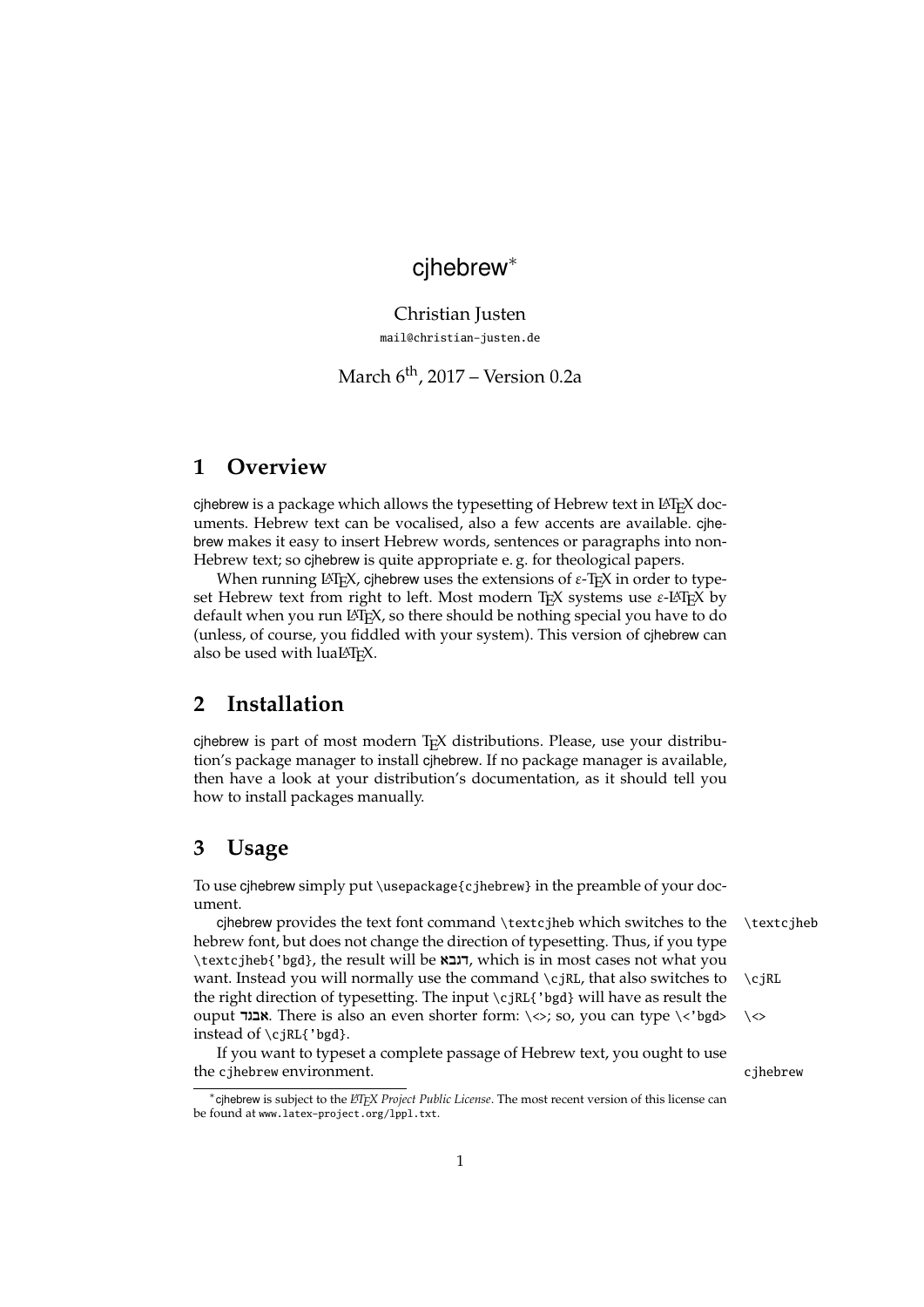|  |  |  |  |  | ם מלך כי ט ח ז ו ה ד ג ב א<br>' b g d h w z .h .t y k K l m M  |  |  |
|--|--|--|--|--|----------------------------------------------------------------|--|--|
|  |  |  |  |  | ת שׁ ש ר ק ץ צ ף פ ע ס ן נ<br>n N s ' p P .s .S q r /s ,s +s t |  |  |

Note:  $'$  = semicolon,  $'$  = grave accent

<span id="page-1-0"></span>Table 1: Coding of the consonants

| - 9<br>$\mathbf{1}$ | -9   | 그 있는          | ÷. | - 호 | 그 그 친 사 |  |  | 육 : 우리 유민 |  |  | ାର ହୋଇଥାଏ ହ |  | e E E: a /a a: A A: o u * : 0/wo U/w* |  |
|---------------------|------|---------------|----|-----|---------|--|--|-----------|--|--|-------------|--|---------------------------------------|--|
|                     | -    | $\sim$        |    |     |         |  |  |           |  |  |             |  |                                       |  |
|                     | $--$ | \dottedcircle |    |     |         |  |  |           |  |  |             |  |                                       |  |

<span id="page-1-1"></span>Table 2: Coding of the vowels, accents and symbols

Finally, cjhebrew provides also the \cjLR command, which switches (inside a  $\c{if}$ Hebrew piece of text) back to the "normal" direction of typesetting. Be careful: this command does not switch to a non-Hebrew font!

#### $3.1$ The consonants

How the Hebrew consonants are coded in your input file, is shown in table 1. Normally the final letters are used automatically; \<mlk> will become מלך. Sometimes it is necessary to use final letters in places where they will not be set automatically, e.g. in the middle of a word. To do this you either use the coding according to table 1 or you put an exclamation mark (!) after the consonant; alternatively you can use the \endofword command. For example, a final mem could be achieved by typing \<M>, \<m!> or \<m\endofword>.

On the other hand, sometimes you will not want this automatic replacement. In these cases you put | after the consonant or use the \zeronojoin command. Both  $\langle m \rangle$  and  $\langle m \rangle$  zeronojoin> will give you a normal *mem*.

#### $3.2$ The vowels

How to code the vowels in your input file is shown in table 2. The vowels have to be typed *after* the consonant they belong to (for example אֱלֹהִים is coded as <<E:1ohiym>). The only exception is the *patah furtivum* as in רוּח (/<rU/a.h>). Always use \* for *dageš*; cjhebrew does not distinguish between *dageš lene* and dageš forte. The dageš has to follow its consonant immediately  $(\cdot **b**$  :> becomes  $\Box$ ), otherwise you will get a wrong result (\ <b: \*> becomes  $\Box$ ).

#### More accents and symbols  $3.3$

There are some more accents and symbols available, as shown in table 2. I hope to add some more in the future.

\endofword

 $\overline{\phantom{a}}$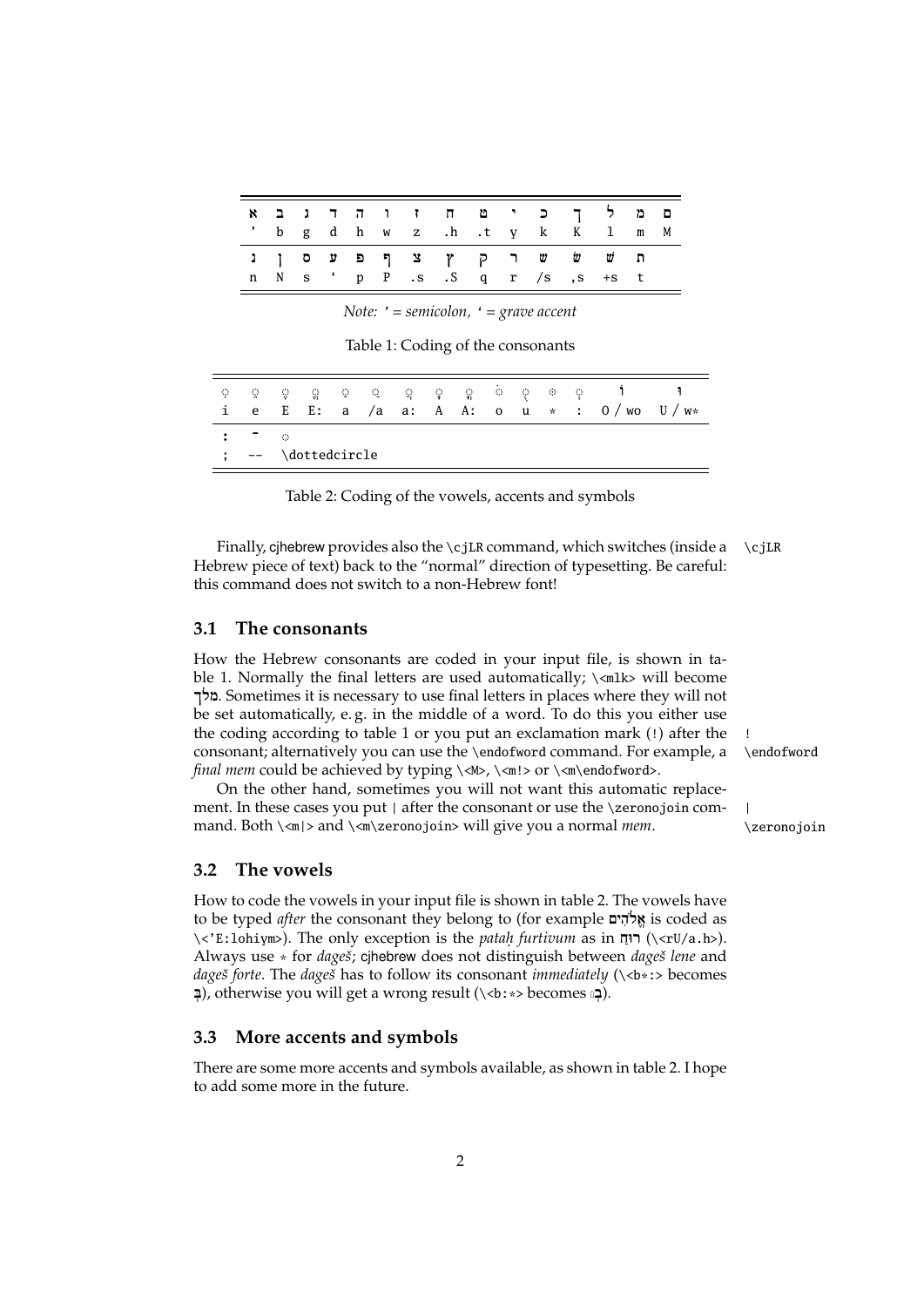### **4 An example**

Here is the beginning of the Bible:

```
בְּרֵאשִׁית בָּרָא אֱלֹהִים אֵת הַשָּׁמַיִם וְאֵת הָאָרֶץ: וְהָאָרֶץ הָיִתָה תֹהוּ וָבֹהוּ וְחֹשֵׁךְ עַל־פְּנֵי תִהוֹם וִרוּחַ
                                                                                      אֶלֹהִים מְרַחֶפֶת עַל־פְּנֵי הַמָּיִם:
```

```
\begin{cjhebrew}
b*:re'+siyt b*ArA' 'E:lohiym 'et ha+s*Amayim w:'et hA'ArE.s; w:hA'ArE.s
hAy:tAh tohU wAbohU w:.ho+sEk: 'al--p*:ney t:hOm w:rU/a.h 'E:lohiym
m:ra.hEpEt 'al--p*:ney ham*Ayim;
\end{cjhebrew}
```
# **5 What is new in this version?**

#### **v0.2a**

• Fixed a stupid typo which created a warning.

#### **v 0.2**

• cjhebrew can now be used with luaLATEX. The neccessary code was provided by Axel Kielhorn.

#### **v 0.1a**

• A typo in cjhebrew.sty was corrected. It would cause trouble if you used a Hebrew font in 7pt size or smaller.

#### **v 0.1**

- You can use cjhebrew now, even if *ε*-LATEX is not available (but the Hebrew text will be typeset in the "wrong" direction, i.e. from left to right).<sup>[1](#page-2-0)</sup>
- The documentation was rewritten. Instead of a German and an English documentation there is now only this English manual.
- Some bugs in cjhebrew.sty are fixed.<sup>[2](#page-2-1)</sup>
- A problem with the letter "qof" is fixed ( $22$ <sub>2</sub>) does not look *that* good ... is much better).
- There are also some changes regarding the font names and the encoding. If you use an older version of cjhebrew make sure that all old files are removed before you install the new version!

Probably, some new bugs have crept into any new version. Please do report them as you discover them!

<span id="page-2-0"></span><sup>&</sup>lt;sup>1</sup>This feature was suggested by Malte Rosenau.

<span id="page-2-1"></span><sup>2</sup>Thanks to Walter Schmidt.